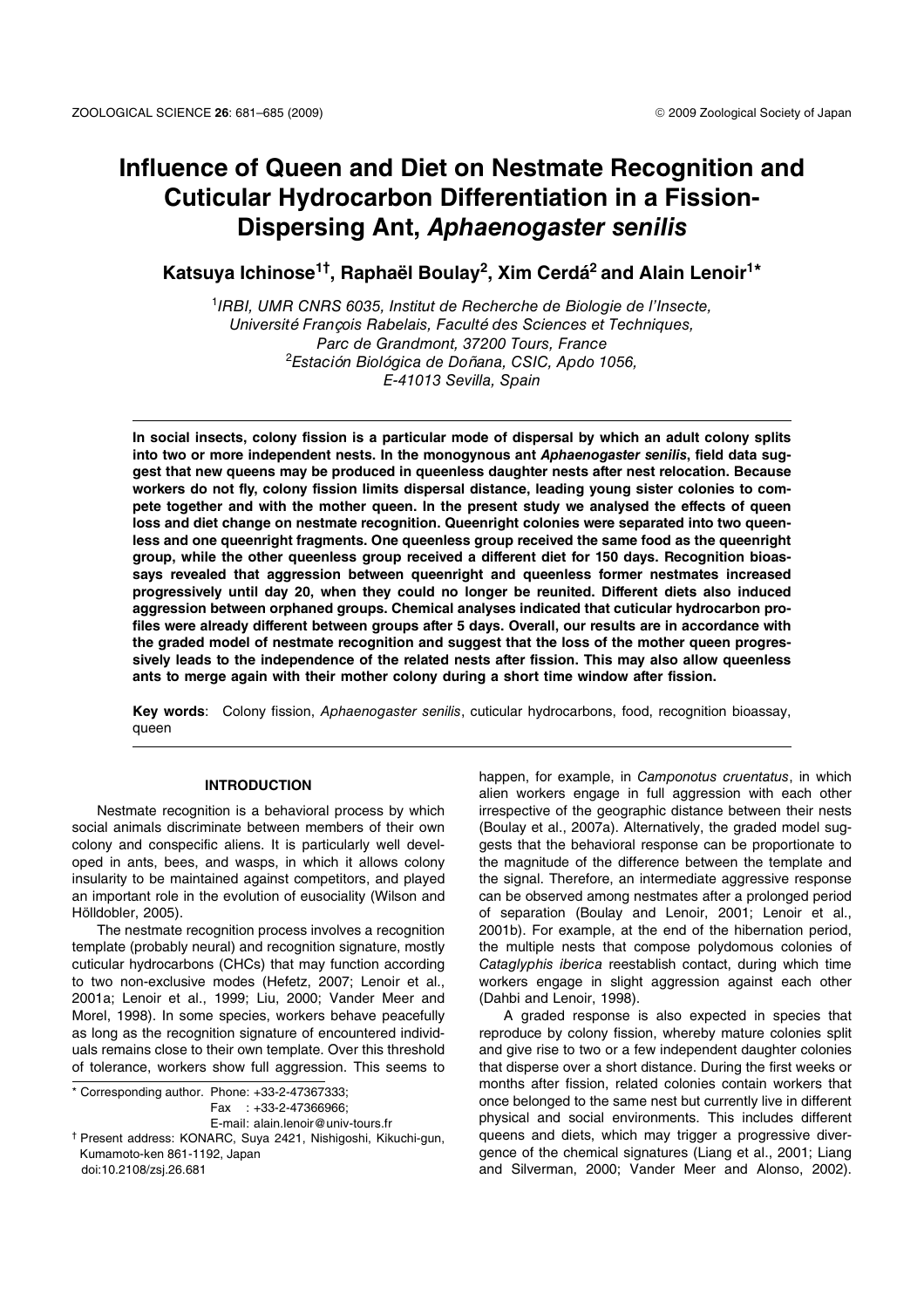Nevertheless, workers with a common fission past as in Cataglyphis cursor might never be as aggressive as those coming from different populations (Nowbahari et al., 1990).

In the ant Aphaenogaster senilis Mayr, the queen exerts a strong inhibitory effect on the production of other queens and on worker reproduction of males (Boulay et al., 2007b; Ichinose and Lenoir, 2009; Ledoux, 1971, 1973). Orphan workers lay haploid eggs and compete for male production (Ichinose and Lenoir, 2009). Field and laboratory observations suggest that colony founding occurs during nest relocation when a group of workers leaves their mother nest with young totipotent larvae from which they rear their future queen (Boulay et al., 2007b). Soon after fission, each colony should become independent and reject former nestmates. However, in the field, small groups of workers using a new nest may rejoin their mother colony, because the new nest location is not entirely suitable or because of a dramatic environmental change, although we do not yet have field observations confirming this hypothesis. Nevertheless, the possibility that workers reunite with former nestmates following fission is suggested by the low level of aggression between colonies that have recently undergone fission (Ichinose et al., 2005). This indicates that the acquisition of a new recognition label is progressive and does not happen very fast.

The aim of our study was to determine the effect of the queen and diet on the nestmate recognition process and colony chemical profile after an experimentally provoked split of the colony in A. senilis. We hypothesized that the longer workers were separated, the less they would tolerate each other, and that this would be correlated with cuticular hydrocarbon divergence. Aggression would be amplified by the absence of the queen and access to different food.

## **MATERIALS AND METHODS**

#### **Model species and laboratory conditions**

Queenright colonies of Aphaenogaster senilis were collected in May 2002 in Doñana National Park in Southern Spain (Andalusia). They were kept in the laboratory at 28°C and provided with live worms (fly larvae maggots) and Beehappy, a sugared solution for bumblebees (Koppert, Cavaillon, France), three times a week and pieces of orange fruit once a week.

## **Behavioral data**

On 3 July 2002, three groups of 250 workers and 10 small larvae were established from each of three queenright colonies. One group contained the queen and was fed a regular diet of worms/ orange/Beehappy (queenRight, diet 1; hereafter the R group). A second group was kept queenless and fed the same diet (Orphan, diet 1; O group). The third group was kept queenless and received a different diet composed of Mealworms/apple/10% sucrose (orphan, diet 2 Mealworm; M group).

Recognition bioassays were conducted by introducing one worker (the intruder) among a group of three workers (the receivers), previously kept in a plastic container for 5 minutes. From the time of introduction of the intruder, the frequency of four types of interaction between the receivers and the intruder was recorded during 10 min: 1) peacefully resting in contact, 2) antennal contact, 3) allogrooming, and 4) aggression. Aggression included opening mandibles and biting or seizing the intruder. In addition, the latency to the first aggression in each encounter was measured. If no aggression was observed in a given encounter, the latency was considered to be 10 min. The frequency of each behavioral category and the

latency to aggression were standardized to have a mean of 0 and a unit SD. An aggression index was calculated from the arcsinetransformed coordinate of the data on the first factor of a principal component analysis (PCA) performed on the five standardized behavioral variables; for details, see Ichinose et al. (2005).

For each colony, the following combinations of intruder/receiver encounters were performed: control RR (control: a queenRight worker confronted with her R nestmates with the regular diet 1), RO (queenRight versus Orphan nestmates with the same diet 1), RM (queenRight with diet 1 versus orphan nestmates with Mealworm diet 2), and OM (Orphan with diet 1 versus orphan nestmates with Mealworm diet 2). Reciprocal intruder/receiver encounters were conducted, but their results were pooled since there was no difference between them. Tests were conducted on days 5, 10, 15, 20, 30, 45, 60, 90, and 150 after separation. Differences in the aggression index among the four types of encounter were tested by means of repeated-measure ANOVA. The Bonferroni correction was employed to avoid the Type I error inflation, and the significance level was 0.0056 for nine observation days.

#### **Chemical data**

Three workers were randomly collected from each nest on days 0, 5, 10, 15, 20, 30, 45, 60, 90, and 150 (a total of 120 workers). As previously, we analysed thorax hydrocarbons (Ichinose et al., 2005; Ichinose and Lenoir, 2009). Although some variation was observed between head, thorax, and gaster comparable to that in other ant species, preliminary experiments indicated that the thorax is representative of the mean whole-body cuticular signature and is sufficient to induce colony-specific recognition. Individual thoraces with legs were dipped in 1 ml pentane for 5 min to extract CHCs. Samples were then evaporated and preserved at –20°C. Before analysis, dry extracts were dissolved in 50 μl of pentane containing 50 ng of C20 as an internal standard. Dissolved extract (5 μl) was injected into a FID gas-chromatograph (VGM250Q coupled with a TurboChrome Workstation) equipped with an apolar DB-5 fusedsilica capillary column. The temperature injector was set at 220°C and the detector at 310°C. Helium was used as the carrier gas at a rate of 2 ml/min. The temperature was programmed at 150°C for 2 min, 5°C/min for 30 min, and 12 min at 300°C. The identity of the eluted compounds was previously determined (Boulay et al., 2007b; Ichinose et al., 2005; Ichinose and Lenoir, 2009; Lenoir et al., 2001c), and we used a total of 32 peaks in our study: all 29 quantifiable peaks previously identified by Lenoir et al. (2001b), and peaks 35, 36, and 37. Differences in CHCs were estimated by the square root of Mahalanobis distances obtained from discriminant analyses of these peaks.

## **RESULTS**

Workers' behavior (resting, antennal contacts, aggres-

**Table 1.** Repeated-measures ANOVA testing the effects of queen presence and food difference in five behavioral categories. In bold, Significant values are in bold font. Nest confrontations are queenright control (RR), queenright vs. orphan with the same diet (RO), queenless vs. queenless with different diet (OM), and queenright vs. queenless with different diet (RM).

| Behavioural<br>category                             |       | Confrontation                   | Day               | Confrontation×<br>Day |       |  |
|-----------------------------------------------------|-------|---------------------------------|-------------------|-----------------------|-------|--|
|                                                     |       | $F_{3.72}$ P $F_{8.72}$ P       |                   | $F_{24,72}$           | P     |  |
| Resting                                             |       | $6.282$ <0.001 0.439 0.894      |                   | 0.739                 | 0.798 |  |
| Antennal contact                                    |       | 7.386 < 0.001 2.108 0.046 1.297 |                   |                       | 0.198 |  |
| Allogrooming                                        | 2.355 |                                 | 0.079 1.187 0.319 | 1.305                 | 0.193 |  |
| Aggression                                          |       | $31.072$ <0.001 3.353 0.003     |                   | 1.332                 | 0.176 |  |
| Aggression latency 19.132 < 0.001 2.513 0.018 1.428 |       |                                 |                   |                       | 0.125 |  |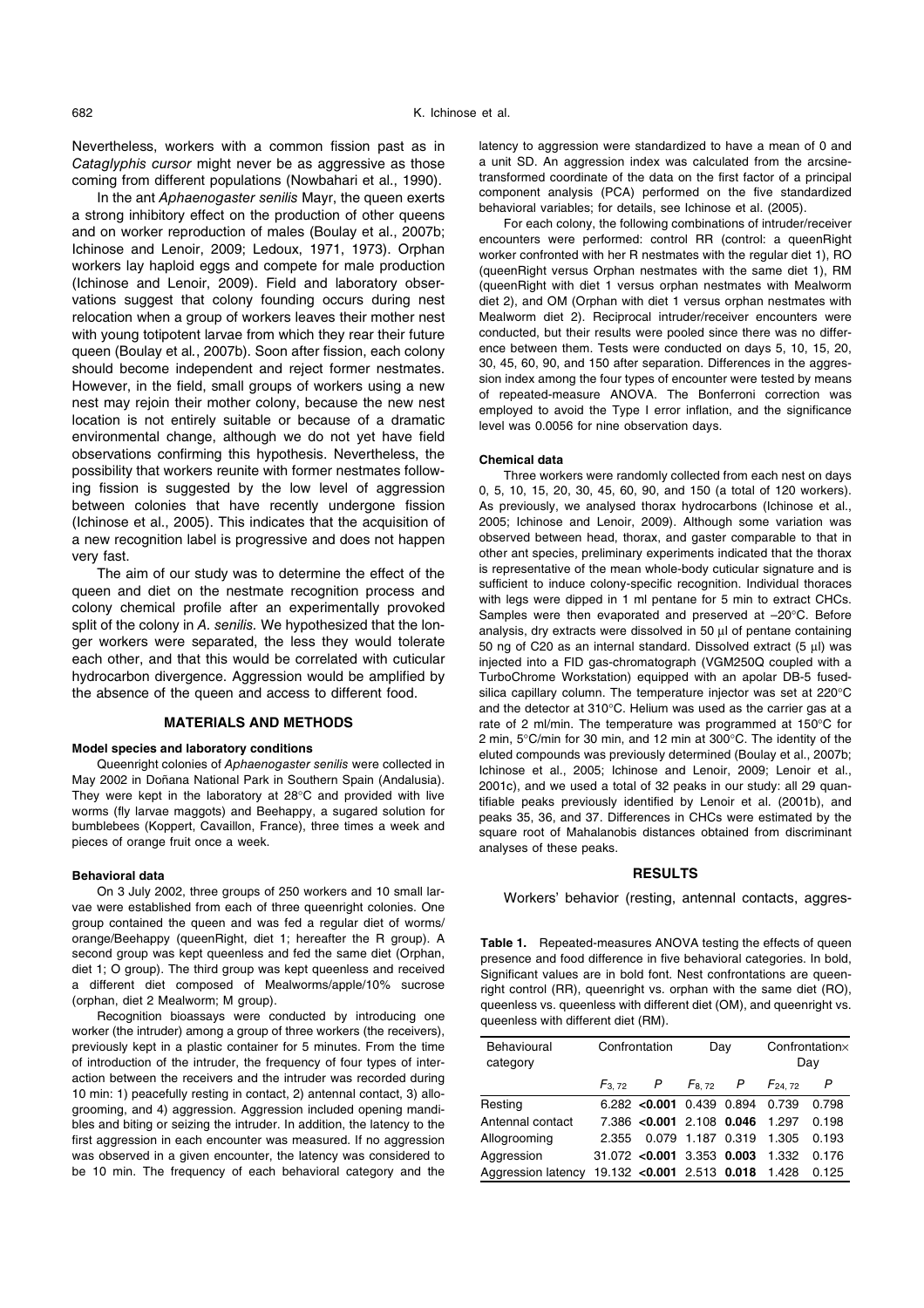

**Fig. 1.** Temporal changes in the frequency of aggression (mean±SEM for 5 minutes) in worker pairs: control (queenright and queenright nests with the same diet, RR), queenright vs. orphan with the same diet (RO), queenless vs. queenless with different diet (OM), and queenright vs. queenless with different diet (RM).



**Fig. 2.** Behavioral indices (mean±SEM) obtained from a principal component analysis for all behaviors (see text for details) in worker confrontation types: control (queenright and queenright nests with the same diet, RR), queenright vs. orphan with the same diet (RO), queenless vs. queenless with different diet (OM), and queenright vs. queenless with different diet (RM).

**Table 2.** Univariate ANOVA of the PCA behavioral indices for four worker confrontation types on each observation day. Significant values after Bonferroni correction (significance level=0.0056) are in bold font.

|                 | df     | MS                | F                 | P      | <b>MS</b> | F                  | P      | МS      | F                   | P |
|-----------------|--------|-------------------|-------------------|--------|-----------|--------------------|--------|---------|---------------------|---|
|                 |        | 5 day             |                   |        | $20$ day  |                    |        | 60 day  |                     |   |
| Confrontation 3 |        | 0.069             | 0.130 0.939       |        | 2.441     | 13.701             | 0.002  | 2.618   | 15.281 0.001        |   |
| Error           | 8      | 0.531             |                   |        | 0.178     |                    |        | 0.171   |                     |   |
|                 |        |                   |                   |        |           |                    |        |         |                     |   |
|                 | 10 day |                   |                   | 30 day |           |                    | 90 day |         |                     |   |
| Confrontation 3 |        | 0.209 0.294 0.829 |                   |        | 1.627     | 3.731              | 0.061  |         | 0.942 54.508 0.0001 |   |
| Error           | 8      | 0.711             |                   |        | 0.436     |                    |        | 0.017   |                     |   |
|                 |        |                   |                   |        |           |                    |        |         |                     |   |
|                 |        | 15 day            |                   |        | 45 day    |                    |        | 150 day |                     |   |
| Confrontation 3 |        |                   | 1.124 2.106 0.178 |        |           | 3.444 12.019 0.002 |        |         | 2.809 20.754 0.0001 |   |
| Error           | 8      | 0.534             |                   |        | 0.287     |                    |        | 0.135   |                     |   |



**Fig. 3.** Chemical profile index (square root of Mahalanobis distance) obtained from a discriminant analysis (mean±SEM) of the proportions of cuticular hydrocarbons: control (queenright and queenright nests with the same diet, RR), queenright vs. orphan with the same diet (RO), queenless vs. queenless with different diet (OM), and queenright vs. queenless with different diet (RM).

sion, and aggression latency, but not allogrooming) changed according to the type of encounter and as a function of the time of separation (Table 1). The aggression index was low for control encounters (RR) and did not differ significantly through time. By contrast, the aggression index increased progressively in the three other groups and became significantly different from that of the RR after 20 days of separation (Fig. 1). There was no significant difference among the RO, OM, and RM encounters, suggesting that separation per se, queen removal, and different diet provoked a significant increase in aggression.

In all three types of encounter involving separated nestmates, PCA behavioral indices increased asymptotically with time until the 20th day, and then remained constant (Fig. 2). This contrasted with the index for control RR encounters, which remained low. The behavioral index was significantly different both between types of encounter ( $F_{3.64}$ = 45.544, P<0.001) and between days ( $F_{8.64}$ =3.235, P=0.004), but the interaction of these two factors was not significant  $(F<sub>24, 64</sub>=1.310, P=0.195)$ . Univariate ANOVAs conducted on behavioral indices at different days revealed that aggression

> in RO, OM, and RM tests became significantly different from RR tests at day 20. Differences were marginally significant at day 30 ( $P=0.06$ ) and always remained significant after 45 days (Table 2). These results indicate that workers changed their nestmate recognition behavior toward separated old nestmates with time. Separation, the loss of the queen, and food difference all had a major impact on recognition.

> Chemical profile distances between control workers (RR) were logically always low and the variation was very small. Distances between separated groups RO, OM, and RM were higher and the variation was higher (Fig. 3). The distances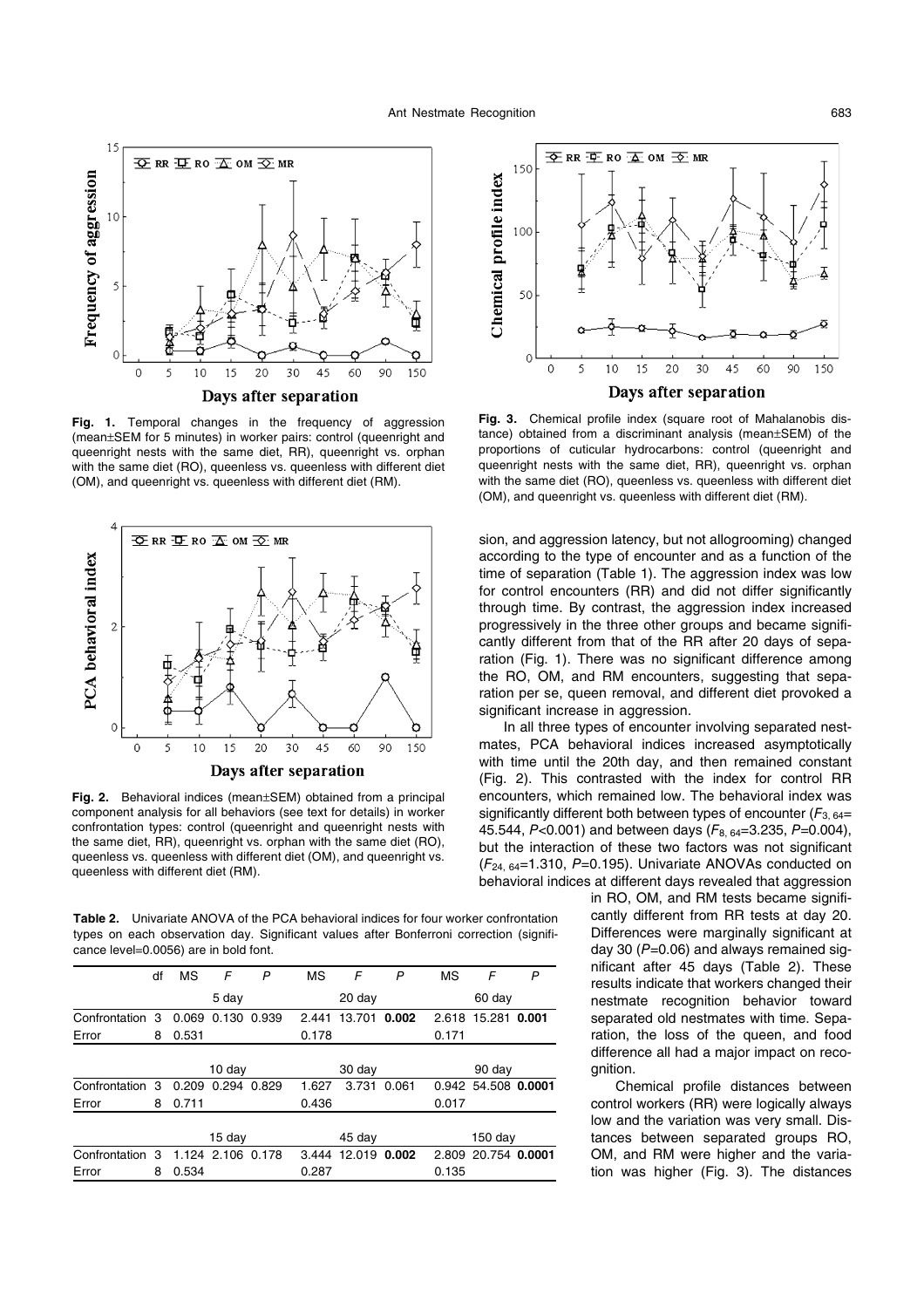were significantly different among the types of encounters  $(F_{3, 64}=14.045, P<0.001)$ , but not among observation days  $(F_{8, 64}=1.284, P=0.268)$ , and the interaction was not significant ( $F_{24, 64}$ =0.569, P=0.937). The RR distances were significantly different from the others (P<0.01), but no significant differences were detected among RO, OM, and RM (Tukey's test, P>0.05). These results indicate that 1) the chemical profiles were already significantly different between separated workers after 5 days, which is more rapid than behavioral modification, and 2) separation per se, loss of the queen, and the food differences all had a significant effect on differentiation of the workers' profile.

## **DISCUSSION**

Our study revealed that separated workers of A. senilis become aggressive toward their previous nestmates in relation to the queen's presence and differences in diet. A simple effect of separation per se could also be involved, although it was not possible here to separate its effect. The queen effect can be explained at least partly by the development of ovaries in orphaned workers, which induces discrimination and policing (Ichinose and Lenoir, 2009). Food differences between orphan groups also induced the development of aggression. Accordingly, the behavioral index showed that the differentiation of worker behaviors depended on the duration of separation. The index significantly changed after 20 days, increased until the 30th day, and changed little thereafter (Fig. 2). The chemical profile, however, changed rapidly (5 days), and the differences subsequently remained stable (Fig. 3). This pattern of nestmate recognition in A. senilis corresponds more to the graded than to the threshold model and confirms previous experiments (Ichinose et al., 2005). Since all cohabitant workers in a colony possess their own, common gestalt odor (Soroker et al., 1995), the set of odors will progressively shift if the queen and workers are removed and/or a new diet is offered. Accordingly, worker behaviors will change in a time-dependent manner.

Cuticular hydrocarbon profiles of individual members in colonies are generally influenced by the presence of the queen (Abdalla et al., 2003; Lahav et al., 2001; Provost et al., 1993; Vander Meer and Alonso, 1998). Therefore, our results are congruent with previous ones. The role of the queen on colony odor is also very important as it homogenises the odors and has a role in the social motivation and tolerance of alien conspecifics. This was previously observed in the ants Cataglyphis cursor and Camponotus fellah (Berton et al., 1992; Boulay et al., 2002).

Our results also show that differences in diet induce the development of aggression between separated nestmates. It is well known that environmental factors are involved in the modification of chemical profiles in the colony, e.g., nest materials (Pickett et al., 2000), anything around the nest (Chen and Nonacs, 2000; Pirk et al., 2001), and food (Liang and Silverman, 2000; Sorvari et al., 2008), but this is not a general rule; for example, in Formica fusca, different diets play only a small role in producing the colony odor (Wallis, 1962). Environmental cues are added to individual hydrocarbons by grooming or trophallaxis, and the gestalt chemical profile specific to the colony will be modified (Boulay et al., 2000; Lenoir et al., 2001c; Soroker et al., 1995).

The differentiation of both worker behavior and the chemical profile in A. senilis was time dependent after separation. This also suggests a simple effect of separation, as in other species such as Formica aquilonia and Oecophylla smaragdina (Newey et al., 2009; Sorvari et al., 2008). In A. senilis, the chemical profile of workers changes rapidly in the early days after separation (i.e., in 5 to 10 days), during which time their behavior did not significantly alter, until 20 days (Table 2). This rapid modification (one to two days) of the cuticular hydrocarbon profile has been observed in new egg layers of Streblognathus peetersi (Cuvillier-Hot et al., 2005). This suggests that worker recognition is not completely determined by the accordance of the chemical profiles between individuals alone. This may be explained by the template plasticity memory (Errard et al., 2006). From this viewpoint, in the fission reproductive biology of A. senilis, nests that have recently undergone fission are less aggressive between themselves than towards alien nests (Ichinose et al., 2005). The progressive separation of the chemical profiles may facilitate reunification of the separated parties if the separated ants need to coalesce again with the mother nest.

## **ACKNOWLEDGMENTS**

This study was performed during Katsuya Ichinose's stay in France with support from a fellowship from the French Government. We thank the authority of the Doñana National Park for allowing ant collection, Arnold Fertin and Guileric Fraquet for help in maintaining ant colonies, and Jean-Philippe Christidès for gas chromatographic analyses. Jacqueline Minett revised the English.

## **REFERENCES**

- Abdalla FC, Jones GR, Morgan ED, da Cruz-Landim C (2003) Comparative study of cuticular hydrocarbon composition of Melipona bicolor Lepeletier, 1836 (Hymenoptera, Meliponini) workers and queens. Gen Mol Res 2: 191–199
- Berton F, Lenoir A, Le Roux G, Le Roux AM (1992) Effect of orphaning on the effectiveness of queen attraction and on worker behavioral repertoire in Cataglyphis cursor (Hymenoptera: Formicidae). Sociobiology 21: 301–313
- Boulay R, Lenoir A (2001) Social isolation of mature workers affects nestmate recognition in the ant Camponotus fellah. Behav Proc 55: 67–73
- Boulay R, Hefetz A, Soroker V, Lenoir A (2000) Camponotus fellah colony integration: worker individuality necessitates frequent hydrocarbons exchanges. Anim Behav 59: 1127–1133
- Boulay R, Katzav-Gozansky T, Vander Meer RK, Hefetz A (2002) Colony insularity through queen control on worker social motivation in ants. Proc R Soc London B 270: 971–977
- Boulay R, Cerdá X, Simon T, Roldan M, Hefetz A (2007a) Intraspecific competition in the ant Camponotus cruentatus: should we expect the 'dear enneny' effect? Anim Behav 74: 985–993
- Boulay R, Hefetz A, Cerdá X, Devers S, Francke W, Twele R, Lenoir A (2007b) Production of sexuals in a fission-performing ant: dual effects of queen pheromone and colony size. Behav Ecol Sociobiol 61: 1531–1541
- Chen JSC, Nonacs P (2000) Nestmate recognition and intraspecific aggression based on environmental cues in Argentine ants (Hymenoptera: Formicidae). Ann Entomol Soc Amer 93: 1333– 1337
- Cuvillier-Hot V, Renault V, Peeters C (2005) Rapid modification in the olfactory signal of ants following a change in reproductive status. Naturwissenschaften 92: 73–77
- Dahbi A, Lenoir A (1998) Nest separation and the dynamics of the